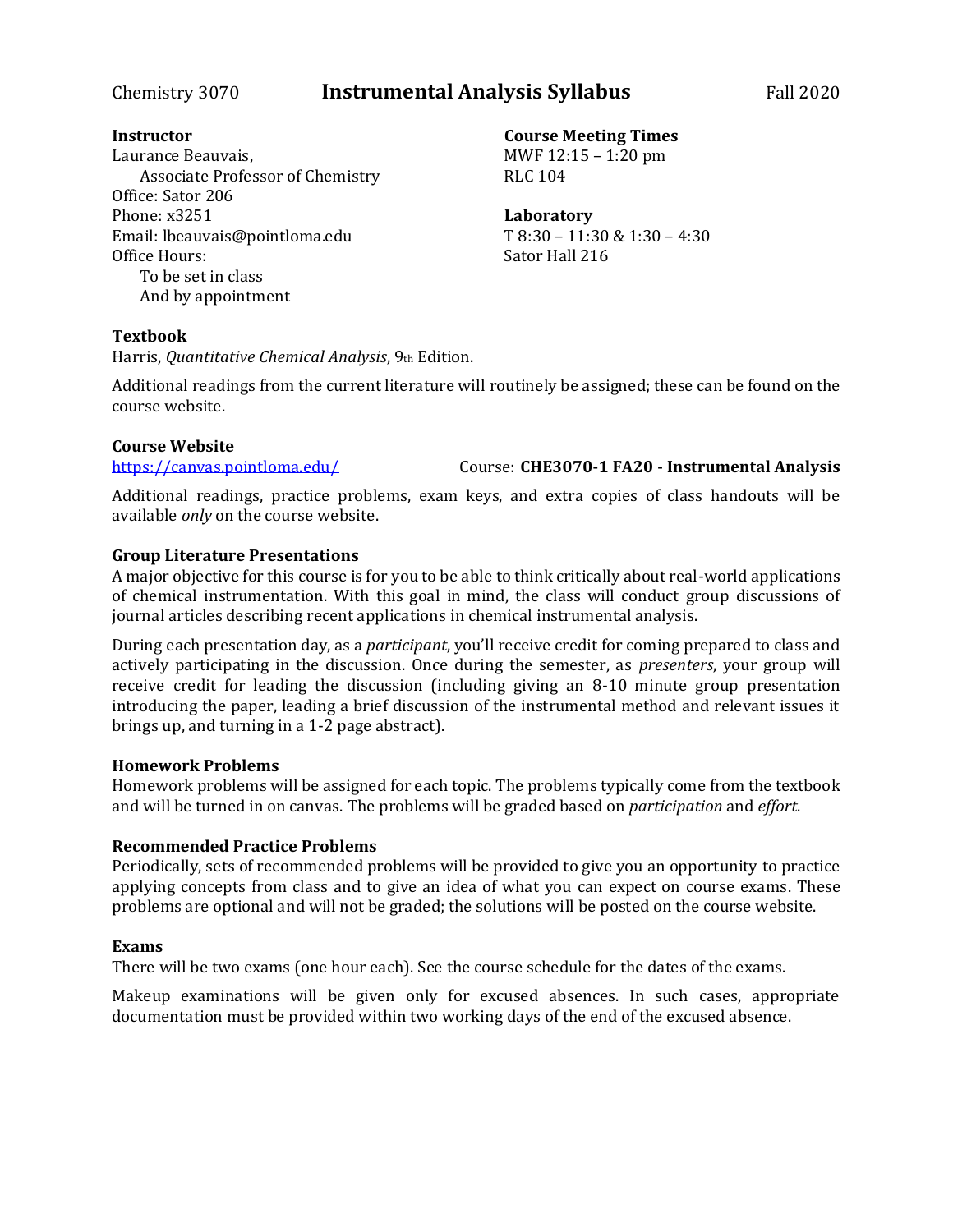## Chemistry 3070 **Instrumental Analysis Syllabus** Fall 2020

### **Laboratory**

Carefully-selected laboratory exercises will give you an opportunity to apply both theoretical and technical aspects of chemical instrumental analysis. Patience, critical thinking, and intellectual independence will serve you well in this laboratory!

### **Attendance and class participation**

Regular attendance is crucial to success in Chem 3070 and you will be graded based on participation in class discussions and worksheets. Students who miss class for any reason are responsible for anything covered in that class (including announcements). Students who miss 20% of the total class meetings (4 meetings) may be dropped from the course. See [Academic Policies](http://catalog.pointloma.edu/content.php?catoid=18&navoid=1278) in the Undergraduate Academic Catalog.

### **Grades**

| Your final grade will be determined as follows: | <b>Group Literature Presentations</b> | 10%  |
|-------------------------------------------------|---------------------------------------|------|
|                                                 | <b>Class Participation</b>            | 10%  |
|                                                 | Homework                              | 10%  |
|                                                 | Laboratory                            | 30%  |
|                                                 | Exams $(2)$                           | 40%  |
|                                                 | <b>Total</b>                          | 100% |
|                                                 |                                       |      |

### **Academic Integrity**

All students enrolled in this course are expected to adhere to the highest standards of academic integrity. If you are uncertain of the legitimacy of a particular action, you should contact the course instructor and request clarification.

- Collaboration with other students on the experiment, data collection, and data analysis for laboratory reports is encouraged, but the report should be your own.
- Use of any unauthorized aids, or aiding other students on exams is prohibited.
- Improper use of sources on lab reports and/or group literature abstracts is both illegal and unethical, and is grounds for a failing grade. (Note that it is possible to commit plagiarism even while citing the source. For clarification, see the instructor.)
- Assignments and exams from this course may not be committed to dorm repositories or otherwise be used to help future students.

A faculty member who believes a situation involving academic dishonesty has been detected may assign a failing grade for that assignment or examination, or, depending on the seriousness of the offense, for the course. Faculty should follow and students may appeal using the procedure in the university Catalog. See [Academic Policies](http://catalog.pointloma.edu/content.php?catoid=18&navoid=1278) for definitions of kinds of academic dishonesty and for further policy information.

### **Academic Accommodations**

If you have a diagnosed disability, please contact PLNU's Disability Resource Center (DRC) within the first two weeks of class to demonstrate need and to register for accommodation by phone at 619- 849-2486 or by e-mail at [DRC@pointloma.edu.](mailto:DRC@pointloma.edu) See [Disability Resource Center](http://www.pointloma.edu/experience/offices/administrative-offices/academic-advising-office/disability-resource-center) for additional information.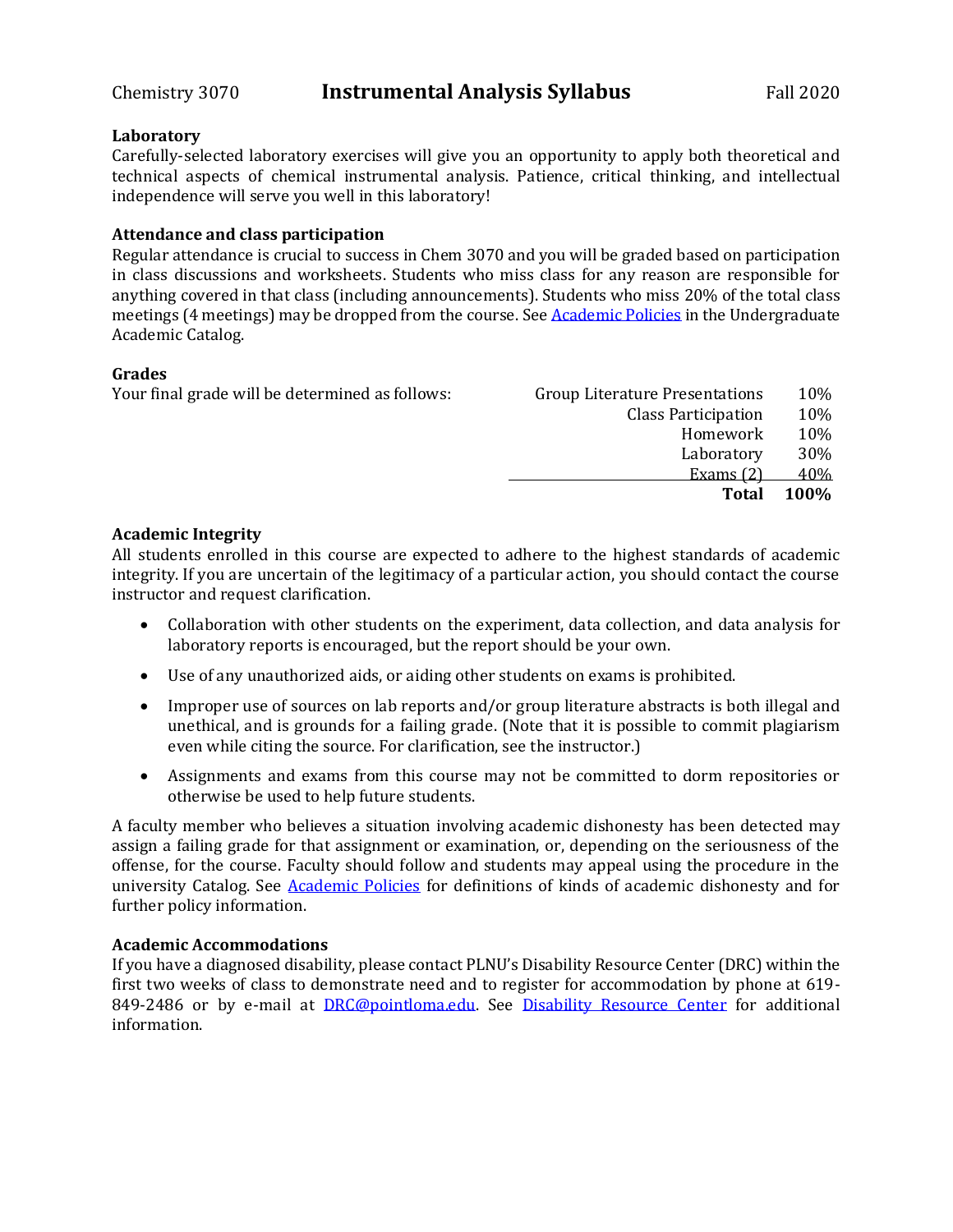| <b>CHE3070 Goals</b>                                                         | CHE3070 Outcomes                                                                                                                                                                                                                                                                                                                                                                                                                                                                                                                                                                                                                                                                                                                             |  |  |  |  |
|------------------------------------------------------------------------------|----------------------------------------------------------------------------------------------------------------------------------------------------------------------------------------------------------------------------------------------------------------------------------------------------------------------------------------------------------------------------------------------------------------------------------------------------------------------------------------------------------------------------------------------------------------------------------------------------------------------------------------------------------------------------------------------------------------------------------------------|--|--|--|--|
| Students will:                                                               | Students will be able to:                                                                                                                                                                                                                                                                                                                                                                                                                                                                                                                                                                                                                                                                                                                    |  |  |  |  |
| 1. learn how to select<br>an appropriate<br>instrumental<br>method           | a. identify strengths and limitations of instrumental methods (including<br>UV-Vis absorption spectroscopy, atomic absorption and emission<br>spectroscopy, IR spectroscopy, atomic and molecular mass<br>spectrometry, and gas- and liquid-chromatography)<br>b. compare instrumental methods with respect to precision, detection<br>limit, linear range and selectivity<br>c. employ standards in instrumental analyses, including internal and<br>external standards, and the method of standard addition                                                                                                                                                                                                                                |  |  |  |  |
| 2. understand the<br>relationship<br>between signal and<br>noise             | a. identify sources of noise (both general and method-specific) and<br>strategies for reducing each type<br>b. calculate the signal-to-noise ratio for a particular data set<br>c. calculate the number of scans required to improve signal-to-noise ratio<br>by a specified amount                                                                                                                                                                                                                                                                                                                                                                                                                                                          |  |  |  |  |
| 3. understand the<br>theory behind<br>chemical<br>instruments                | a. draw a diagram to represent the energy changes during various types<br>of spectroscopy<br>b. convert between wavelength, frequency, wavenumbers, and energy of<br>electromagnetic radiation<br>c. describe the chemical phenomenon responsible for a particular signal<br>d. convert between absorbance and % transmittance<br>e. determine the concentration of an unknown sample using Beer's Law<br>f. describe sources of deviation from Beer's Law and strategies for<br>preventing or correcting the deviation<br>g. using UV-vis, IR, and/or mass spectral data, predict the structure of an<br>unknown molecule<br>h. using experimental data, determine the column efficiency and<br>resolution for a chromatographic separation |  |  |  |  |
| 4. learn the<br>components of<br>chemical<br>instruments                     | a. identify the major components in several types of chemical<br>instrumentation and explain how they work<br>b. draw a block diagram for a particular instrument or configuration<br>c. justify the choice of a particular component, configuration, or<br>experimental condition in an instrumental method                                                                                                                                                                                                                                                                                                                                                                                                                                 |  |  |  |  |
| 5. apply knowledge of<br>instrumental<br>analysis to real-<br>world problems | a. perform UV-vis, ICP-OES, and IR spectroscopy; and gas- and liquid-<br>chromatography and analyze the resulting data<br>b. present an article from the recent chemical literature highlighting the<br>instrumental method used, and write a brief abstract summarizing the<br>key points from the article you presented<br>c. write a concise and clear report describing the background,<br>experimental procedure, results, data analysis, and conclusions of an<br>instrumental analysis                                                                                                                                                                                                                                                |  |  |  |  |

**Program Learning Outcomes:** CHEM PLO 2 (HPLC) and ENVS PLO 3 (HPLC, ICP, IR, UV-vis) will be assessed directly by faculty laboratory instructors' observation of students' use of instruments.